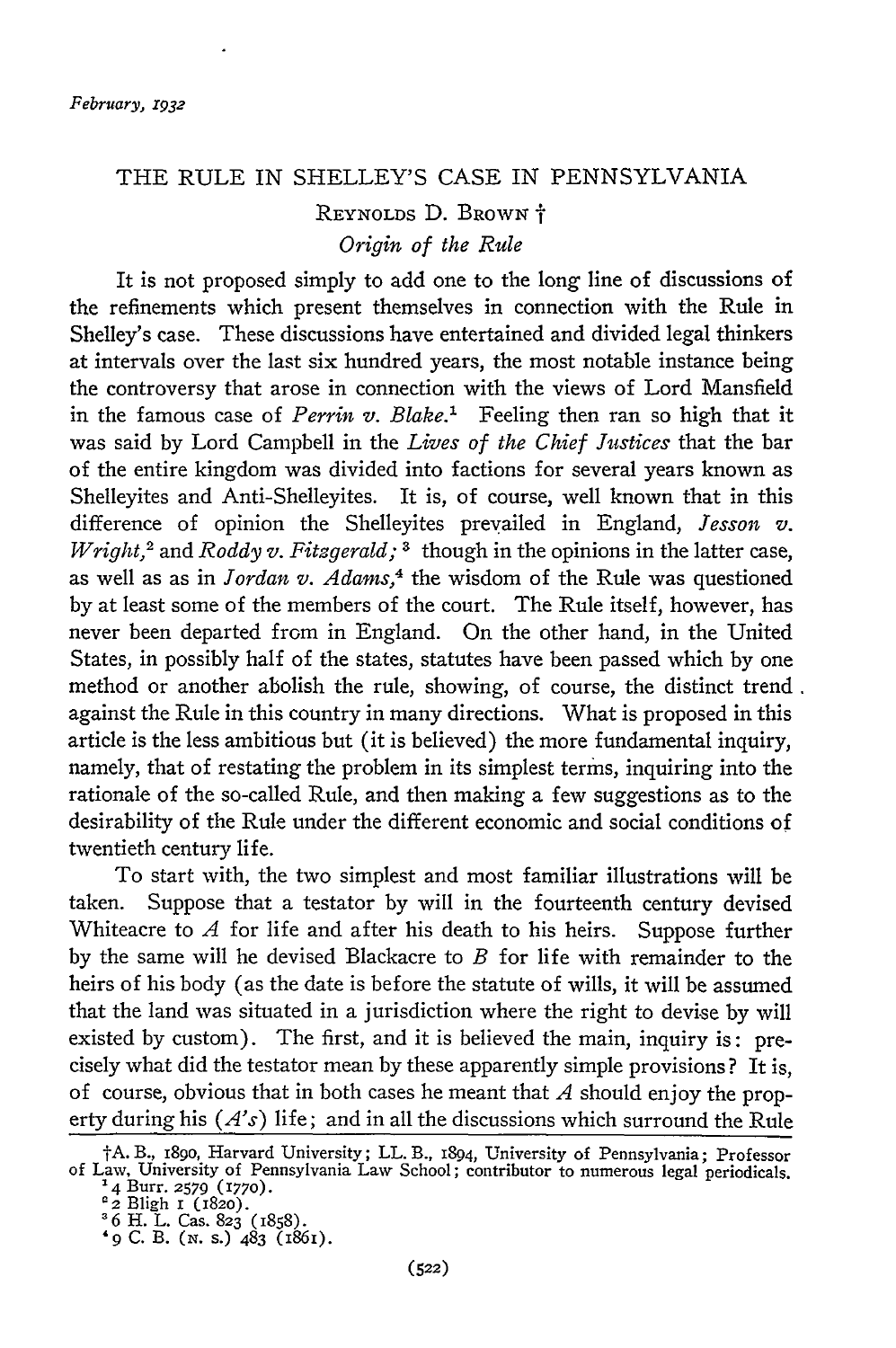in Shelley's case no one has ever questioned this. The real controversy arises with respect to the meaning of the remainder to  $A$ 's heirs in the devise of Whiteacre and the remainder to the heirs of *B's* body in the devise of Blackacre. The real question is, which one of the two following pictures did the testator have in his mind? Did he, on the one hand, contemplate that upon the death of *A* Whiteacre should pass to the person or persons who happened to be the heir or heirs of *A,* and similarly that at the death of *B* Blackacre should pass to the person or persons who happened to be the heirs of the body of *B,* in each instance *in their oun right?* Or did he, on the other hand, contemplate that when *A* died Whiteacre should pass to his heir or heirs, and *thereafter upon the death of such heir or heirs of A should continue to descend to the heirs of A indefinitely,* and in like manner in the case of Blackacre did he contemplate that on the death of *B* Blackacre should pass to the heir or heirs of his body, and on his or their death should still pass to the heir or heirs of the body of *B* and so on *ad infinitum?* Without attempting to decide at the moment which of these two pictures the testator had in his mind, it is, of course, obvious that if he had the second picture, the only way in which the law could accomplish that portion of the testator's wishes was to give *A* an estate in fee simple in the first case and *B* an estate in fee tail in the second case. It is further obvious that if in order to carry out the testator's wishes with respect to this portion of his devises the law decides to give an estate in fee simple to *A* and an estate in fee tail to *B,* it must necessarily in so doing disregard the original words of the two gifts **by** which the testator has in terms prescribed that *A*, in the case of Whiteacre, and *B* in the case of Blackacre, shall take only a life estate.

In order to understand the probable intent of the testator in such a case in the fourteenth century it is necessary to remind ourselves of certain economic and legal conditions which existed in that time but have been much changed in the intervening centuries. One is the well known fact that at that time conveyances inter vivos were very rare; under the Feudal system they were accompanied **by** such heavy burdens as to make it very unusual for the owner of land in fee simple to want to convey it. Further the right to devise lands **by** will at that time did not generally exist, and indeed was only made general **by** the Statute of Wills in the sixteenth century. Again, lands at that time were not liable to the payment of debts **of** decedents, even specialty debts. It follows from these facts that if lands were acquired **by** *A* in fee simple, while theoretically he might convey them to some third person, yet practically in perhaps ninety-nine cases out of a hundred the lands which he owned in fee simple he held until his death, at which time they passed to his heirs under the intestate laws. This entire situation is summarized in the familiar fact that when lands were to be conveyed to *A* in fee simple, the correct technical language was a conveyance to *A* and his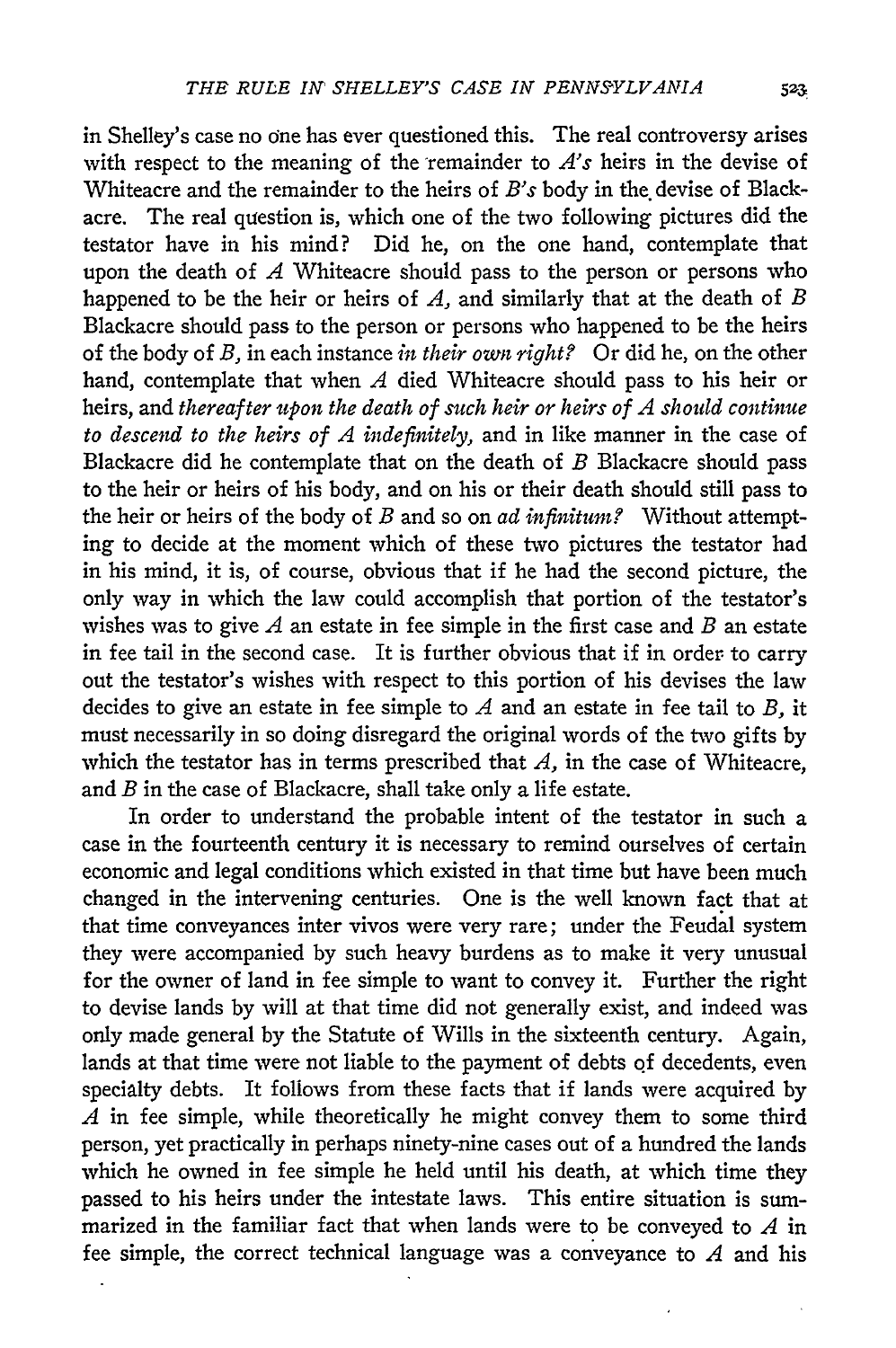heirs; it is, of course, elementary that *A's* heirs acquired no immediate interest in the lands by such conveyance, and yet the fact that these words were the technical words chosen to create a fee simple is conclusive evidence that in those days a conveyance in fee simple was presumed to pass the title on after *A's* death to his heirs indefinitely.

The rules of descent in force at that time and for many centuries afterwards should also be borne in mind. It is, of course, well known that under the common law rules of descent if *A* died owning lands in fee simple and the lands thereupon passed to his heir *B,* that later upon *B's* death the lands passed not to *B's* nearest heir but to the next heir of *A,* and so on *ad infinitum;* in other words the lands passed from *A* as the source of descent indefinitely until such time as the descent might be broken by a conveyance from the then holders to some third party who became a new source of descent until his line of descent might again be broken by another conveyance.

Still another factor to be borne in mind was the common law rules with respect to inheritance; under those rules, of course, the male heirs inherited in preference to the female and the oldest male heir in preference to younger heirs of the same rank.

Bearing in mind these familiar facts, was it more likely that the testator or draftsman of his will in the fourteenth century when lands were devised to *A* for life, remainder to his heirs, intended simply to benefit the person or persons who might be *A's* heir or heirs at the moment of *A's* death, thus making such heir or heirs a new source of descent of the lands in question, or was it more likely, on the other hand, that he intended that *A's* heir or heirs should take not in their own right but by descent from *A,* and that the lands should pass on later upon the death of such heir or heirs to the person or persons who might then be the heir or heirs of *A?* According to the Rule in Shelley's case the latter is regarded as the real intention, and it is submitted that there is much to be said in favor of this view. The word "heirs" in a jurisdiction where a single male heir always took to the exclusion of the other male and female relatives in itself seems to imply that the testator had in mind not a single gift to a single individual, but rather a series of successive gifts to those who might occupy the relation of heirs to *A* for the indefinite future. Similarly in the case of the gift of Blackacre to *B* for life, remainder to the heirs of his body,-the familiar estate tail, of course, was created by the technical gift to *B* and the heirs of his body; no one doubted that in such case the heirs of the body of *B* were his *descendants throughout all generations,* as opposed to his children; in the case therefore of a gift after a life estate to *B* of a remainder to the heirs of his body, the implication that the beneficiaries were intended to be *B's* descendants indefinitely and successively was very strong. Still another argument pointing in the same direction was the fact that at that time words of inheritance were necessary to create either a fee simple or a fee tail; it was therefore no slight objection to construing the word heirs in the first case or the expression heirs of the

524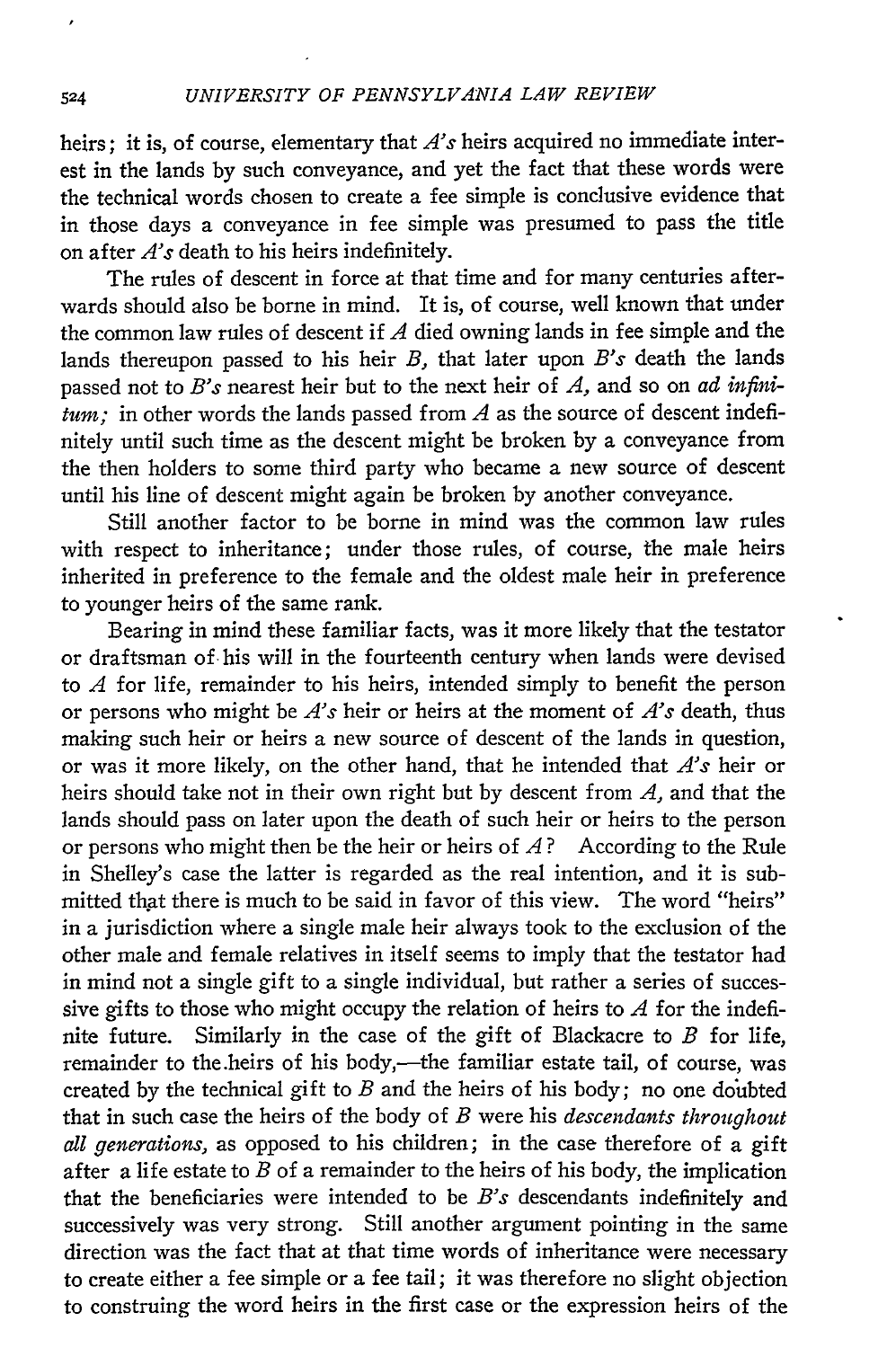body in the second case as limited exclusively to the persons who answered such description upon the death of *A* and *B* respectively, that there were no words of inheritance attached to the gifts in the one case to the heirs of *A* or in the other to the heirs of the body of *B.* Certainly if it was desired that given individuals who occupied such relation to *A* and *B* should take either estates in fee simple or estates in fee tail in Whiteacre and Blackacre, the appropriate (and perhaps the necessary) way to bring about such result would have been to devise Whiteacre to *A* for life with remainder to his heirs and their heirs and assigns, and to devise Blackacre to *B* for life with remainder to the heirs of his body and their heirs (if it was desired that they should have a fee simple) or some appropriate language if it was desired that they should have a fee tail in their own right.

Again obviously the objection to the successive view that this would require giving *A* in the first illustration a fee simple and *B* in the second illustration a fee tail contrary to the expressed intention of the testator that they should have only life estate (which objection if the question were to arise today for the first time would doubtless be a serious one) was largely met by the fact above stated, namely that in the fourteenth century, whether *A* got a life estate only or a fee simple, it was almost equally certain that the land would pass at his death to his heirs.

Perhaps the real fact is that in this instance, as in so many other instances in the law of property, it is a mistake which has frequently been made to assume that a testator when making his will had a very definite intention which the law must carry out; the real fact probably is that in many cases of ambiguous language in wills, either the ambiguous language is due to a careless draftsman and adopted by an innocent testator who assumes that the draftsman correctly carried out his expressed wishes, or if the testator has drafted his own will, while he, of course, must have had a general purpose in mind, it by no means necessarily follows that his purpose was sufficiently well developed to cover such difficulties as those now being discussed. More concretely, it is possible that in such a case the testator devised Whiteacre to *A* for life with remainder to *A's* heirs and devised Blackacre to *B* for life with remainder to the heirs of his body without thinking the matter through, so that it is quite possible that if asked at the moment that he made the will whether he intended the heir or heirs of the body to take as individuals in their own right or to take successively through numerous generations from *A* or *B,* he would reply that he had neither of these alternatives definitely in his mind. The law, however, must assume that he had one or the other in mind, and the Rule in Shelley's case assumes, and the writer believes with a strong probability in favor of the propriety of the Rule, that the testator had a succession of heir or heirs of the body in his mind, or at least that this is the more likely alternative of the two.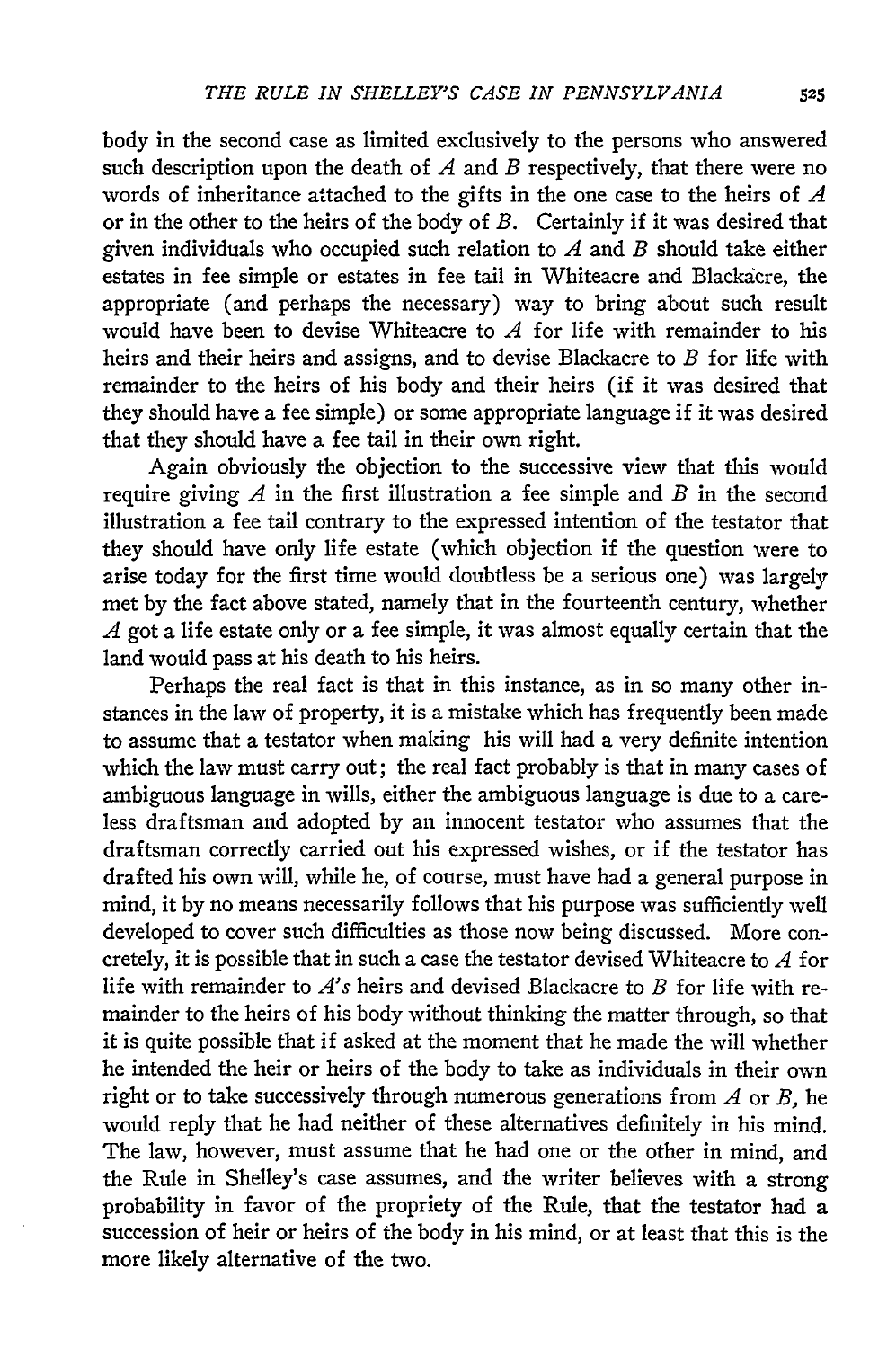At this point the writer wishes to emphasize the thought that in his judgment the sole justification for the Rule in Shelley's case is the belief or the part of the court that in attributing this indefinite succession of heirs or heirs of the body to the testator the law is really carrying out the testator's wishes as nearly as it can. Manifestly in the case of the gift to *A* for life, remainder to his heirs, if the law in the fourteenth century were to give a life estate only to *A* with a remainder in fee simple to his heir or heirs, what must happen would be that at *A's* death certain person or persons who constitute *A's* heirs would then take a fee in their own right, and that the fee (if fee he had) would pass at the death of such heir or heirs to his heir or heirs as opposed to the testator's heirs. In other words, the only possible way in which the land could pass in the first illustration to *A's* heirs indefinitely and in the second illustration to the heirs of *B's* body indefinitely would be for the law to give  $A$  a fee simple in the first illustration and to give *B* a fee tail' in the second illustration. The writer, therefore, strongly protests against the innumerable statements by courts and text writers to the effect that the Rule in Shelley's case is riot a Rule of construction intended to carry out the testator's intention, but a Rule of law or a Rule of property which must be relentlessly enforced in spite of the fact that it does not carry out the testator's intention. It is doubtless true that in every case where the Rule is applied, that portion of the testator's intention which specifies that the ancestor should take only a life estate is contravened when the Rule gives the ancestor either an estate in fee simple or an estate in fee tail, as the case may be; the point is that when the Rule does this, it is not willfully flying in the face of the testator's intention, but on the contrary is disregarding what it believes to be the less important part of his intention in order that what it believes to be the more important part, namely, that the same shall descend from the ancestor in fee simple or fee tail indefinitely, may be carried out. The writer further believes that the use of the expressions "general intent" and "special intent" so common in the discussion of this problem is also undesirable; carefully analyzed, "general intent" seems to mean the intent of a testator that the land shall pass indefinitely to the heirs or the heirs of the body of the ancestor, whereas "special intent" refers to the contradictory intent of the testator that the ancestor shall-have only a life estate. It is true, as above pointed out, that the Rule in Shelley's case does emphasize and carry out the supposed wish of the testator for the indefinite succession as opposed to the expressed wish of a life interest in the ancestor, but it is believed that the expressions "general intent" and "special intent" do not convey to the mind the thoughts above referred to, and that the terminology of the law would therefore be improved if these expressions should be abandoned, and if the proper function of the Rule in Shelley's case was stated to be, not a choice between a so-called "general intent" and "special

ń

526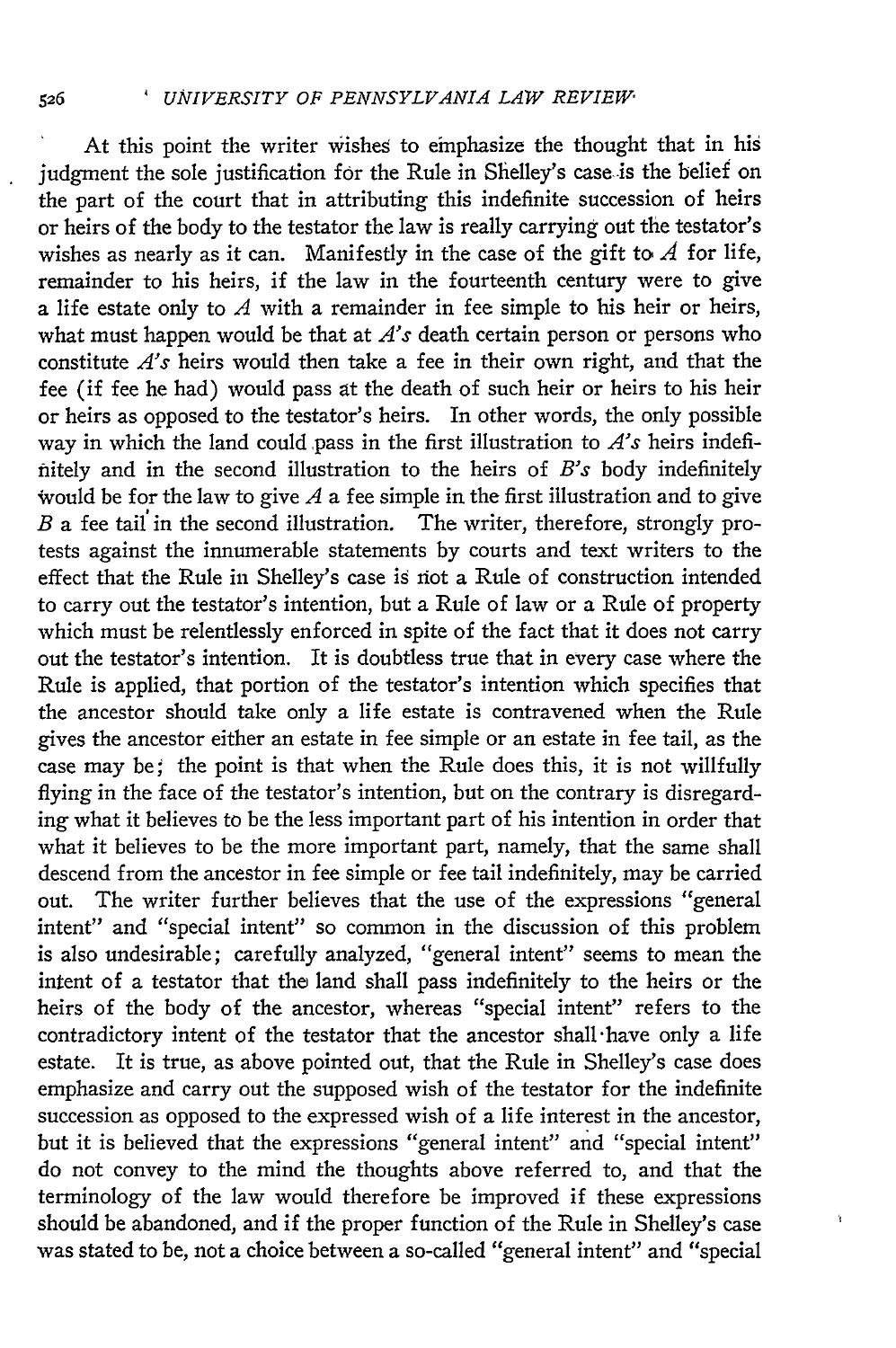intent", but the attitude of trying to carry out a somewhat contradictory will in a way which on the whole should come most closely to carrying out the intention of a testator whose entire wishes (though he did not know it) the law is unable to carry out.

Perhaps this is the proper point at which to express the writer's strong opinion that the *sole object* of the Rule should be (as above pointed out) to carry out the intent of the testator as far as possible. A number of other considerations are constantly referred to in the literature on the subject as if they constituted adequate reasons for the existence of the Rule. One is that it was adopted to protect the Feudal Lords from the loss of certain perquisites attending the passing of an estate by descent which they did not receive when the estate went by purchase; but it is conceived that this is not, or at least should not be, treated as a proper consideration at all. If it were clear that the testator wanted the land to go to the heir by purchase and not by descent, as the testator had a clear right to so prescribe, the Rule would have imposed a very unjust restriction on the power of the testator to dispose of his own property which, it is submitted, can only be justified on the assumption that the testator intended a successive inheritance; if the testator did intend such successive inheritance then it of course followed that the heirs took the property by descent subject to these feudal reliefs which were properly payable in such cases. Again, it is frequently suggested (originally by Sir William Blackstone) that one object of the Rule is "to facilitate the alienation of land and to throw it into the track of commerce one generation sooner by vesting the inheritance in the ancestor." Judge Blackstone in *Perrin v. Blake* seems to express his approval of such policy, but it is submitted that there is an obvious fallacy in this contention. It seems to presuppose that the law does not permit the creation of a life estate followed by a remainder, but, of course, that is not the case; it never has been a part of the policy of the common law to describe or destroy life estates for the purpose of removing clogs upon the alienation of land. Judge Weaver in *Doyle v. Andis5* seems to successfully explode the theory that the Rule can be justified because the effect of it, where it is invoked, is to facilitate alienation. Other similar statements may be found but will not be separately discussed. The writer is firmly convinced that all such statements are merely statements of the incidental effects of the Rule where it is applied, but that the question whether the Rule should be applied (with whatever incidental effects) is wholly a question of trying to carry out the testator's intent as nearly as possible, and that the Rule must stand or fall, depending upon whether it does accomplish this laudable purpose, and quite without reference to the incidental effects of the application of the Rule.

 $^{5}$  127 Iowa 36, 102 N. W. 177 (1905).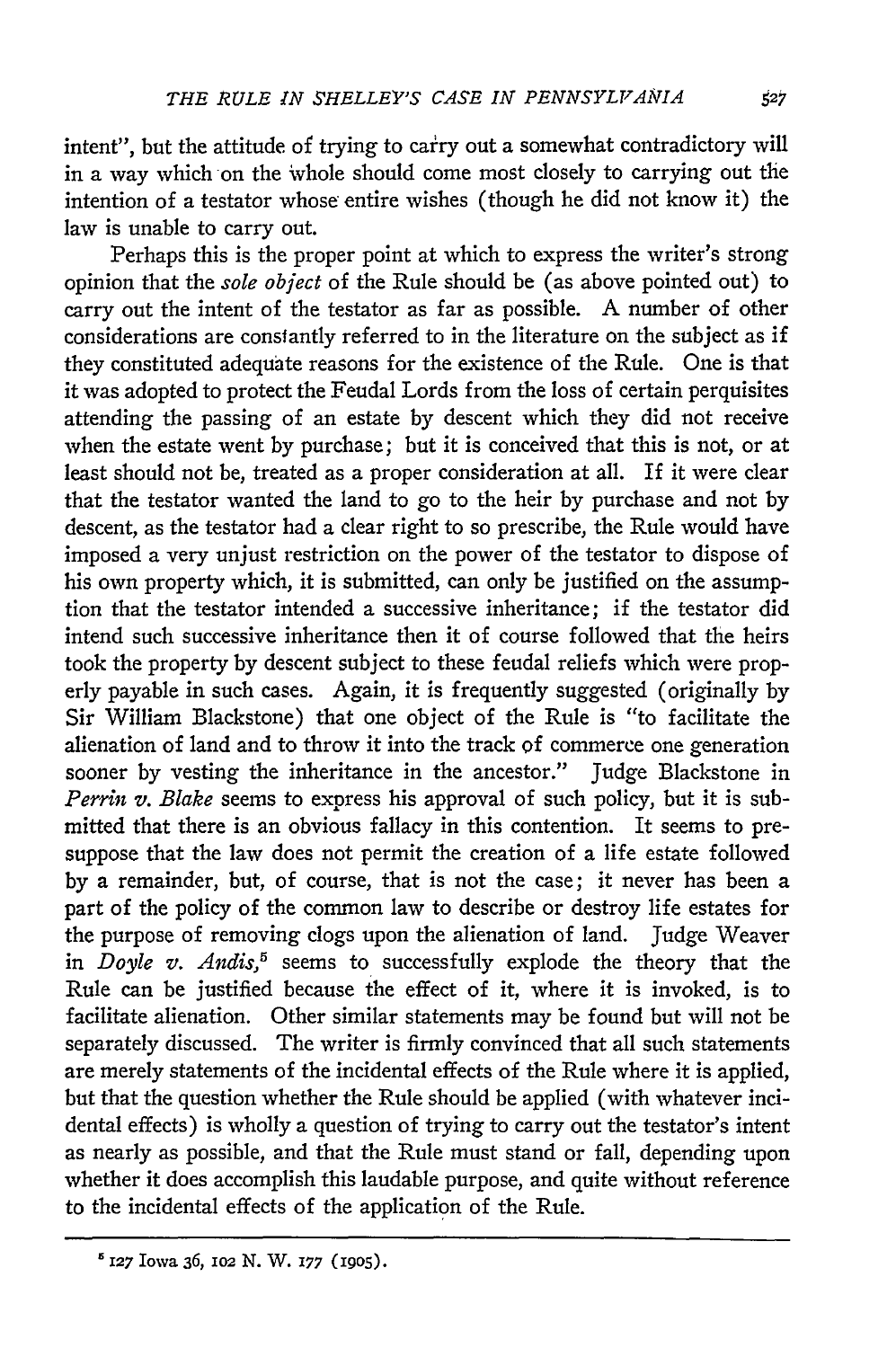The cases heretofore considered have been the simplest cases, *i.* e., the devise to *A* for life, remainder to his heirs and the devise to *B* for life, remainder to the heirs of his body. It is, however, obvious that while the words "heirs" and "heirs of the body" are the expressions which present the question as to the desirability of the Rule in Shelley's case in the plainest form, yet there are innumerable somewhat related expressions which in their more complicated forms bring out further the attitude of the courts with respect to the Rule in Shelley's case. In other words, assuming that a gift to *A* for life with the remainder to his heirs should give *A* a fee simple for the reasons heretofore discussed, and that a gift to *B* for life, remainder to the heirs of his body should give *B* a fee tail for the same reasons, yet a doubt may exist whether the same reasoning should lead to the same conclusion in other cognate cases, as for example a gift to *A* for life, remainder to his "heir"; or a gift to *A* for life, remainder to his heir male; or a gift to *A* for life, remainder to his heirs in fee simple, etc., etc. It is proposed before taking up the cases in Pennsylvania to briefly consider how such related expressions have been dealt with in England, only premising that the attitude of the courts in considering whether to extend the Rule from its original case to these cognate cases will almost inevitably depend upon the extent to which the courts really believe in the original Rule. Manifestly those courts which firmly believe in the Rule will be inclined to extend it to all similar cases unless it is quite *clear* that they do not come within the spirit of the Rule, whereas courts which do not agree in the value of the Rule itself, though bound to follow it in the simpler cases, will be apt to seek grounds for discrimination in other cases not within the letter of the Rule.

### *Further Development of the Rule*

For reasons which, in the light of existing conditions, seem to have been quite adequate, the Rule in Shelley's case seems to have at first met the unanimous approval of the profession. It is well known that the principle of the Rule was applied as early as 1324, although the Rule was not in terms stated in the short opinion in the year books. It seems to have been tacitly applied in several other cases before *Shelley's* case itself, where it was discussed and formally adopted. In its simplest form, at least when formally adopted, it seems to have encountered no opposition. But almost immediately after its adoption the question arose as to whether it should be applied to somewhat similar, though not precisely equivalent, facts. Suppose, for example, land was devised to *A* for life, remainder to his heir male; or to his heir for life, remainder to his heirs in fee simple; or to *A* for life, remainder to his heirs and their heirs and assigns; or to *A* for life, remainder to his heirs as tenants in common; or to *A* for life, remainder to his heirs

528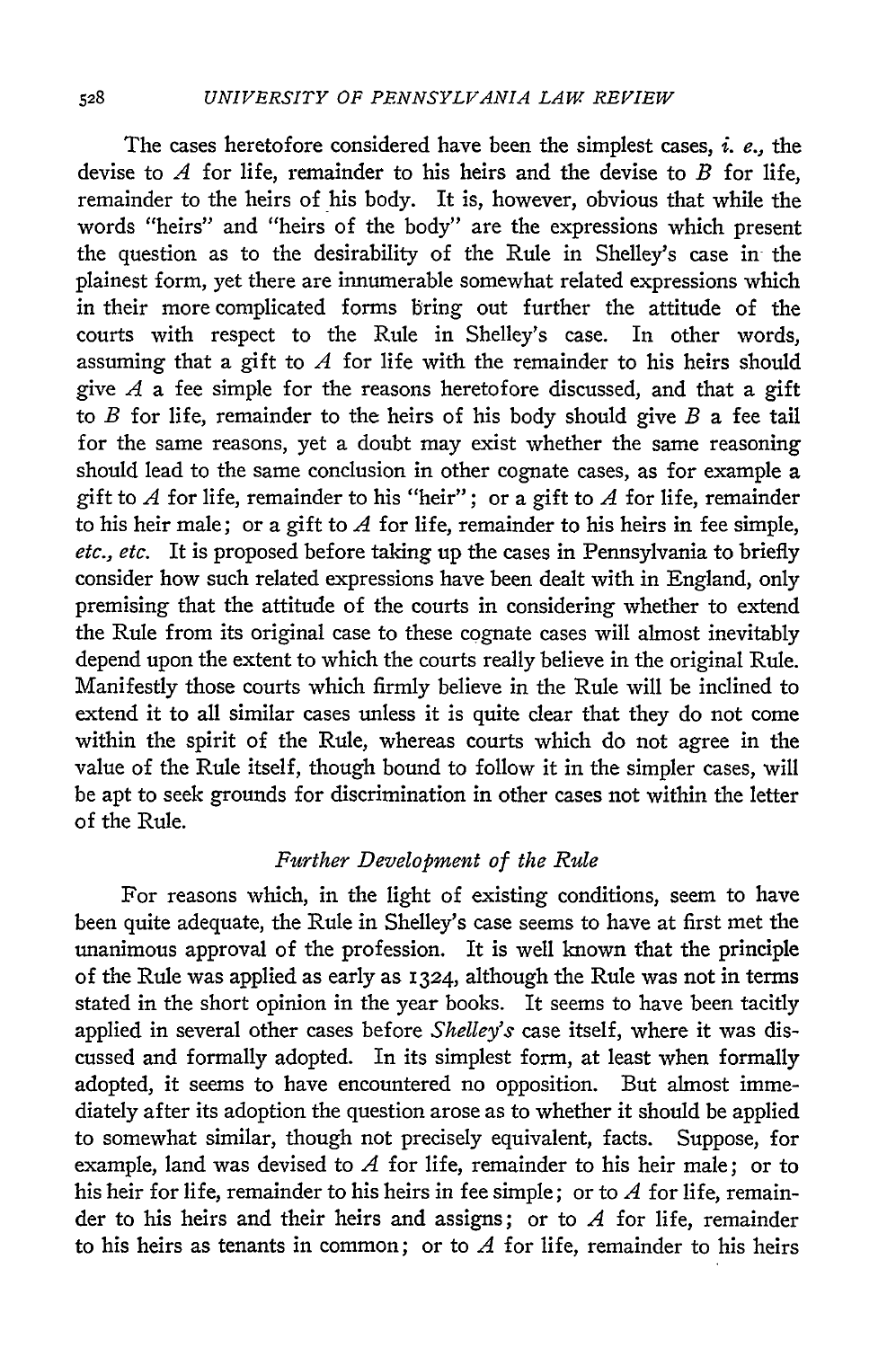then living. These are simply a few of the many possible variations which might arise and which, in fact, did begin to confront the courts almost from the moment of the formal adoption of the Rule in Shelley's case.

It is quite obvious that in solving the problem whether the Rule in Shelley's case should apply in these similar cases there were two possible methods **by** which the courts might approach the solution of the difficulty. They might either on the one hand say that the sole test whether the Rule should apply was whether the language used **by** the testator, no matter what the express words used, conveyed the idea that after *A's* death either all of his heirs or all of his descendants were to take successively for all time to come; if this were the correct principle it should be held that the Rule in Shelley's case did not apply to any case where for whatever reason the testator shows that either certain heirs or certain descendants should take in their own right and to the exclusion of other heirs or other descendants of *A.* Or, on the other hand, disregarding the principle above suggested, it might be held that the Rule in Shelley's case should be extended to arbitrarily cover certain groups of cases even though the testator did not intend his entire line of heirs or heirs of the body to benefit; it should be carefully noted that this second view is not a logical one based upon any principle, but an arbitrary one based upon the thought that the Rule in Shelley's case produces such desirable results that the courts will apply it to analogous situations in spite of the fact that the principle on which it was originally adopted admittedly does not apply. It is proposed to examine a few leading cases in England in order to try to determine which of these two points of view has found favor with the English Court.

The first of these cases is *Archer's Case.'* There there was a devise to *A* for life, remainder to his "next heir male" and "to the heirs male of the body of such next heir male". It seems to have been conceded that the word "heir", though in the singular number, was primarily equivalent to "heirs" so that the Rule in Shelley's case would apply so far as the remainder to the "next heir male" was concerned. The difficulty in the mind of the court apparently grew out of the further words "to the heirs male of the body of such next heir male". After careful consideration it was held that these super-added words indicated that the person who might prove to be *A's* next heir male was intended to become a new source of descent, and hence the Rule in Shelley's case did not apply and *A* took only a life estate with a contingent remainder to his next heir male. It is submitted that this decision was entirely in accord with the principle above stated, and if it had been properly followed out in the later decisions the propriety of the Rule would not have become questioned.

**0I** Co. **66b (1676).**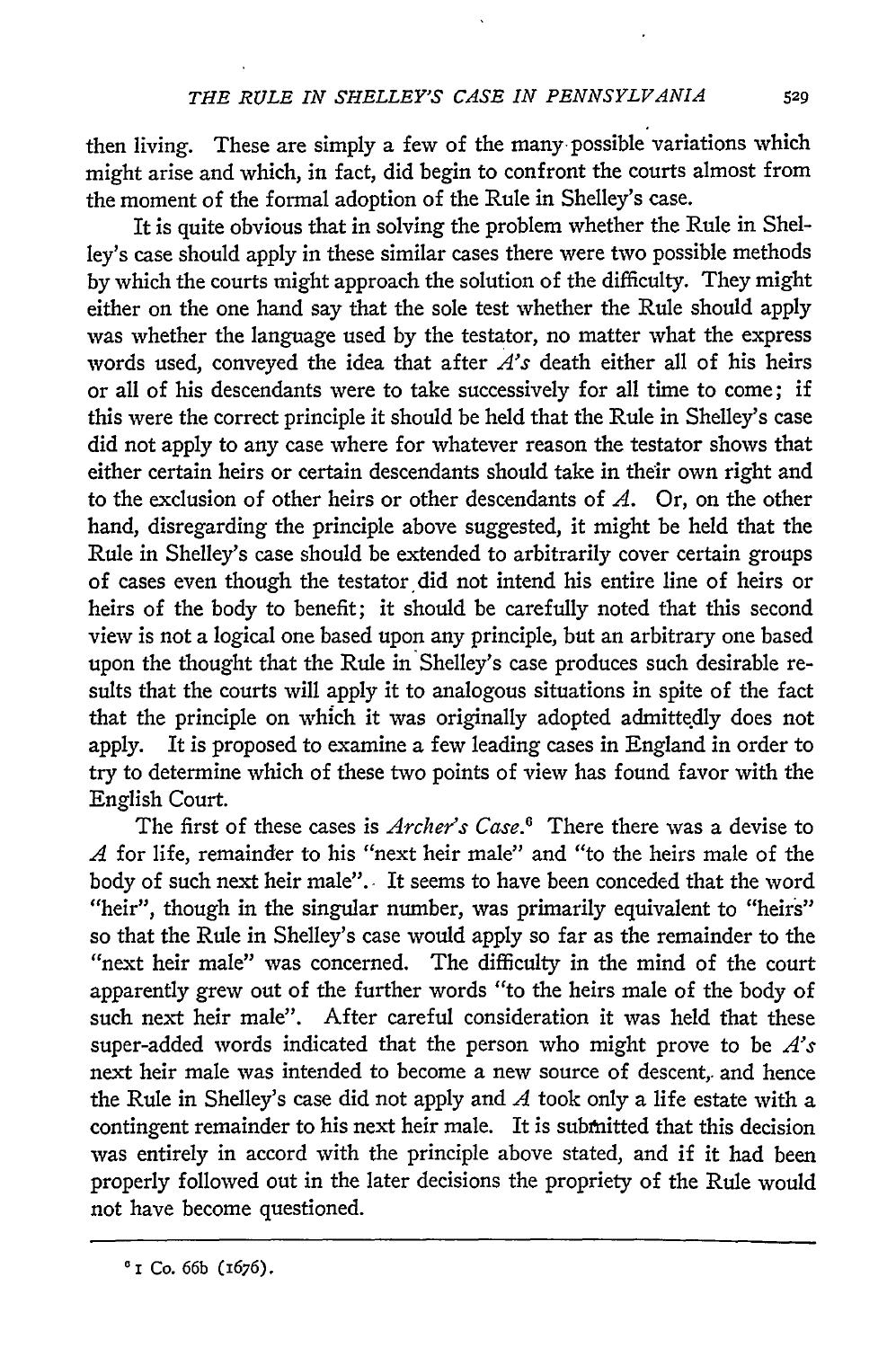#### **530** ' *UNIVERSITY OF PENNSYLVANIA LAW REVIEW*

The next case to which attention will be called is *Perrin v. Blake.*<sup>7</sup> By his will the testator devised the residue of his estate to a son John for life with remainder to the heirs of his body, so that the Rule in Shelley's case would obviously apply. The doubt was raised by the further provision that "it is my intent and meaning that none of my children should sell or dispose of my estate for a longer term than his life". John, claiming an estate tail, suffered a recovery and the question before the court in a feigned issue was the extent of John's estate under his father's will. It was held by the Court of King's Bench, Lord Mansfield presiding and against the dissent of Yates, **J.,** that John took only an estate for life, but this ruling was reversed by the Court of Exchequer Chamber which held by a vote of six judges to three that John took an estate tail. The case raised very clearly the question whether the expressed intent on the part of the testator that *A* should have only a life estate was enough to prevent the Rule in Shelley's case from being applied. Lord Mansfield seems to have been the proponent of the view that there was something absurd in the law giving *A* an estate in fee simple or in fee tail when the testator has quite definitely stated that he should have only a life estate. The case gave rise to much discussion. Mr. Fearne in his work on *Remainders* **8** bitterly attacked Lord Mansfield's views, and Junius in one of his famous letters accused Lord Mansfield of attempting to subvert the laws of England. It is submitted, however, that the opinion of the majority of the Exchequer Chamber, and especially Judge Blackstone's opinion reported in full in Hargrave's *Law Tracts*,<sup>9</sup> show convincingly that theRule was properly applied in that case. If in the simpler case where land is devised to  $A$  for life, remainder to his heirs, the law in its wisdom deems that it best fulfills the testator's wishes by giving *A* a fee simple which might ultimately descend to all of his heirs, what real justification would the courts have for distinguishing a case like *Perrin v. Blake* where the testator has again devised land to *A* for life, remainder to his heirs, and then added in effect his wish that the Rule should not apply? It is quite manifest that if he knew of the existence of the Rule he did not want it to apply because he said that *A* should only have a life estate; the only difference in *Perrin v. Blake* was that he there said expressly (what he says impliedly in every case where the Rule does apply) namely that he only wanted *A* to have a life estate. If.the reasoning on-which the Rule is justified is sound at all, it is submitted that it applies equally whether the testator expressly or impliedly desires that it shall not; but it must not be forgotten that it is of the essence of the Rule that though the Rule disregards the express or implied desire that *A* shall have only a life estate, it does so only because to give *A* the

**<sup>7</sup> <sup>i</sup>**W. B1. 672 (1769). 82 FFARNE, REMAINDmS (4th Am. ed. 1845) **205. E FEMALE, TUMATINDERS (401 THE CO.**<br>**[ HARGRAVE, LAW TRACTS (1787)** 487.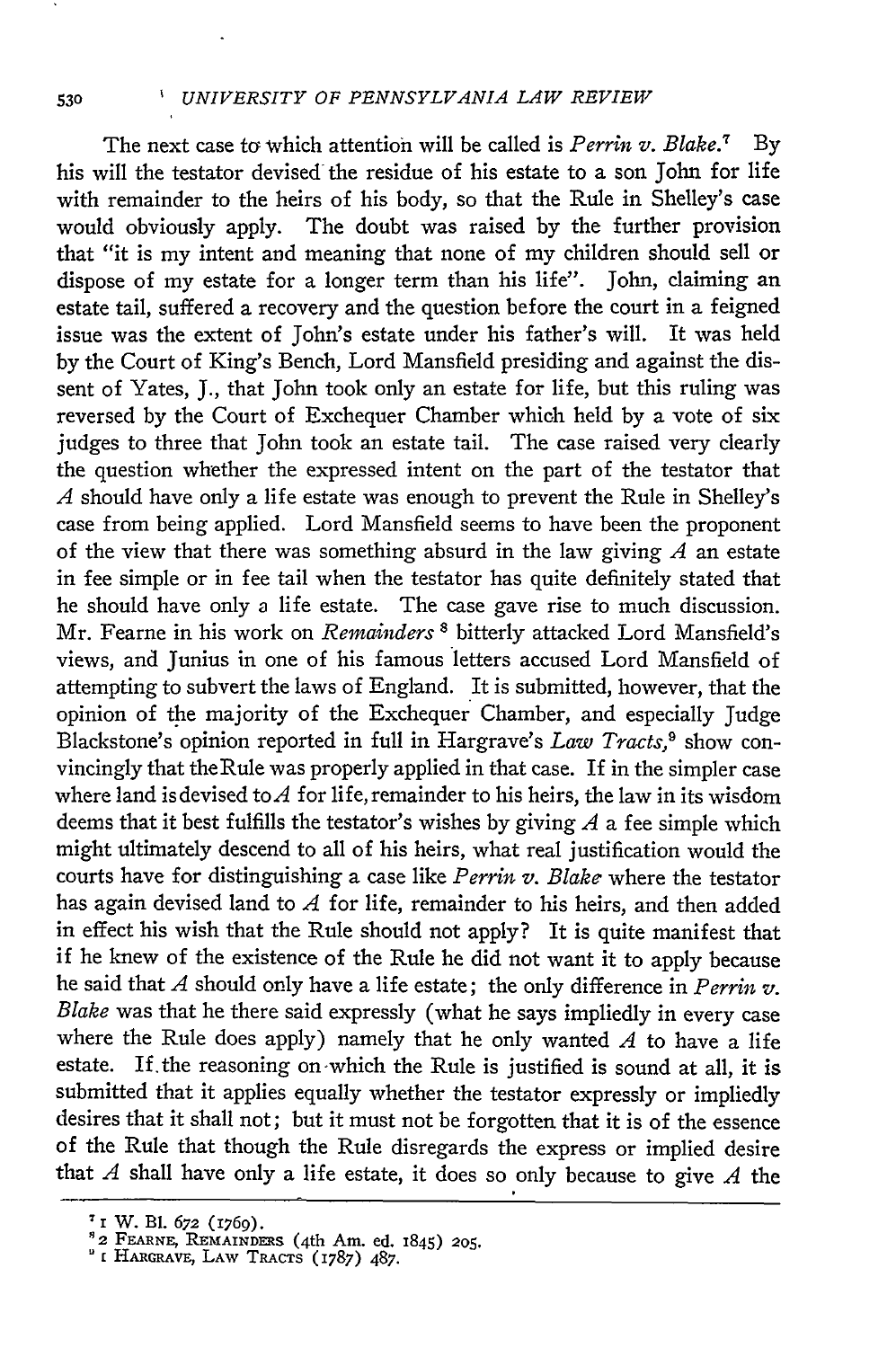larger estate is the only way in which the testator's intent that the estate shall pass on through *A's* heirs, or the heirs of his body, can be carried out.

The next important case is *lesson v. Wright.10* In that case the testator devised a certain piece of land to a nephew William Wright for life, then "unto the heirs of the body of the said William, son of my said sister Ann Wright, lawfully issuing in such shares and proportions as he the said William shall by deed or will give, direct, limit or appoint and for want of such gift, direction, limitation or appointment, then to the heirs of the body of the said William, son of my said sister Ann Wright, lawfully issuing share and share alike as tenants in common, and if but one child the whole to such only child, and for want of such issue", then over.

The question was whether William had a fee tail which could be enlarged by the recovery suffered to a fee simple, or whether (the Rule not applying) William had only a life estate. The Court of King's Bench held that William had only a life estate. This was reversed by the House of Lords, Lord Eldon, writing one of the opinions, referring with approval to the old statement of the Rule "that where there is a particular and a general intent, the particular is to be sacrificed to the general intent." He admits the force of the argument "that the appointment could not be to all the heirs of the body in succession forever, and therefore that it means a class or class of persons to take by purchase; that the descendants in all time to come could not be tenants in common; that 'heirs of the body' in this part of the will must mean the same class of persons as the 'heirs of the body' among whom he had before given the power to appoint; and inasmuch as you here find a child described as an heir of the body you are, therefore, to conclude that heirs of the body mean nothing but children." In spite of this position, which seems to be an admirable exposition of the contention that the words "heirs of the body" in the instant case should have been construed as words of purchase, he nevertheless holds to the contrary on the ground that "because children are included in the words 'heirs of the body' it does not follow that heirs of the body must mean only children where you can find upon the will a more general intent comprehending more objects." He therefore concludes that it is clear that the testator intended that all the issue of William should fail before the estate should go over, though regretting his own decision. Lord Redesdale gave a concurring opinion; rejecting the *dictum* that "the general intent should overrule the particular", he declares "the Rule is that technical words shall have their legal effect unless from subsequent inconsistent words it is very clear that the testator meant otherwise." In passing, this principle is, it seems to the writer, exceedingly helpful, but on the question whether the technical words in the instant case, to wit "heirs of the body", were not clearly intended to mean otherwise than

*<sup>&</sup>quot; Supra* note **2.**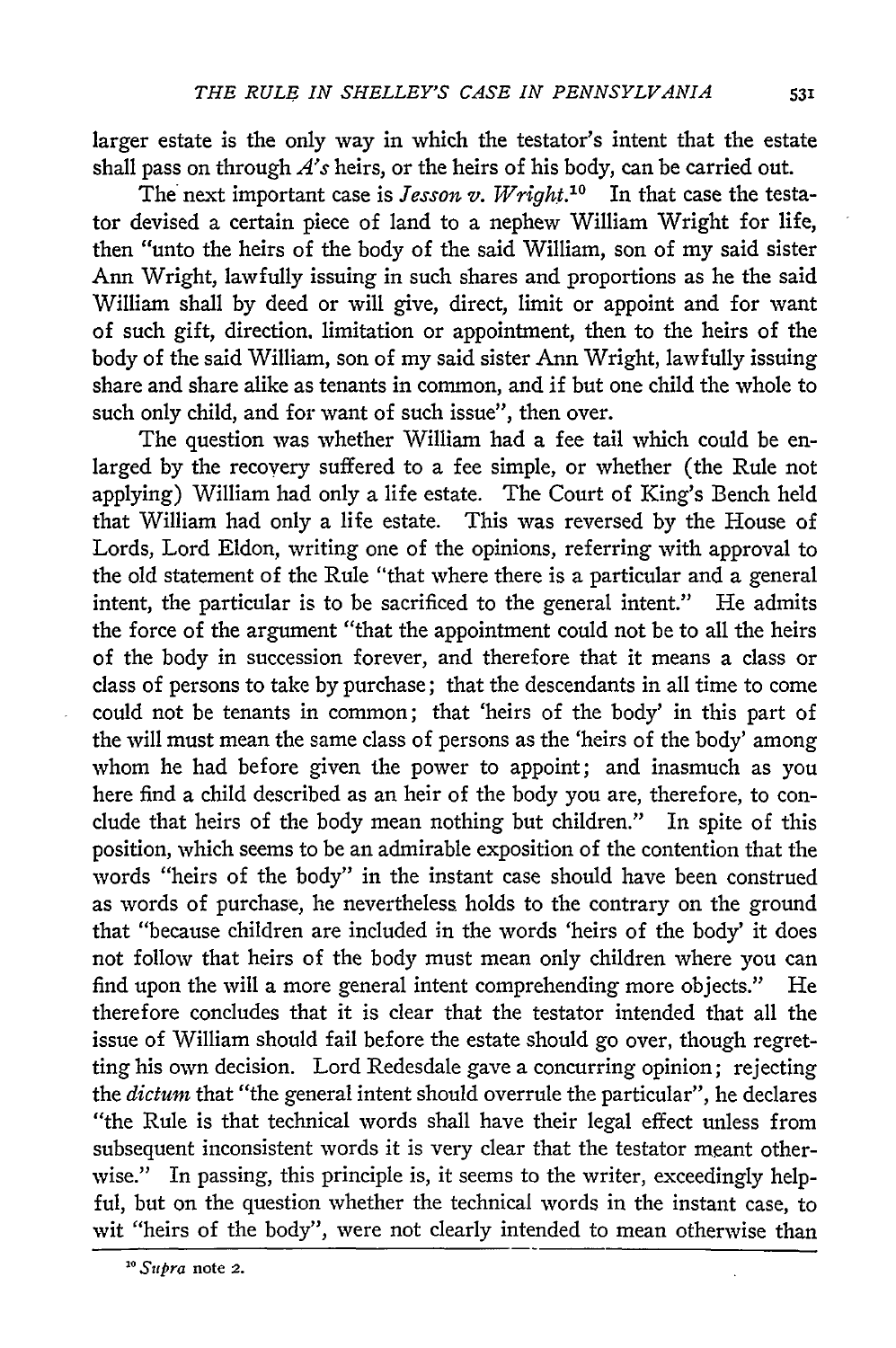descendants, the writer is by no means persuaded that the decision is correct. If the principle which has been proposed as the correct one upon which the Rule in Shelley's case really should be rested is sound, *i. e.,* that it exists in order to carry out the testator's intent that the land shall pass indefinitely to the heirs of the body of the first taker, has not a testator who has directed that the land shall pass at the death of William not simply to his heirs of the body but to his heirs of the body "as tenants in common" shown quite clearly that if and when William died leaving children, instead of the land passing to his oldest son to the exclusion of the other sons and daughters, the testator desires that all his children shall share equally? Has not such testator clearly shown that instead of William being a source of descent from whom all of his descendants shall afterwards take in the order prescribed **by** the English rules of inheritance, what he really wants is that at William's death his descendants shall take in equal shares-which is something very different from what an estate tail in William would give to his descendants? Finally, if there were serious doubt on this score, is it not entirely relieved **by** the further clause giving William a power of appointment among such heirs of the body-which power certainly can not be exercised among all his descendants and may therefore fairly be construed as limited to William's children? It is earnestly contended that *Jesson v. Wright,* following certain earlier decisions **by** the lower courts really unjustifiably extends the Rule in Shelley's case beyond its original scope to a case where on any fair construction of the will the testator's wishes are to be destroyed; the Rule of course avowedly disregards the testator's will in every case to which it applies **by** giving *A* a fee simple or a fee tail instead of life estate; this much the Rule may properly do out of a desire to carry out in as broad a sense the wishes of the testator, but the Rule seems to lack any justification if it be extended to include a case where the application of it will not only give the first taker a larger estate than the testator intended, but will do so in spite of the fact that the result is to benefit the heirs or descendants of the first taker indefinitely, whereas the testator did not contemplate benefiting them indefinitely but only contemplated giving certain of them a new inheritable estate at *A's* death.

The difficulties into which *lesson v. Wright* led the English Courts is vividly illustrated in Jordan *v. Adams."* In that case a testator had devised the lands in dispute to trustees for the use of William Jordan for life, after his decease "to permit and suffer the heirs male of the body of the said William Jordan to occupy the same or receive the rents and profits thereof for their several natural lives in succession according to their respective seniorities or in such parts and proportions, manner and form and amongst them as the said William Jordan, their father, should direct, limit

*<sup>&</sup>quot; Supra* note 4.